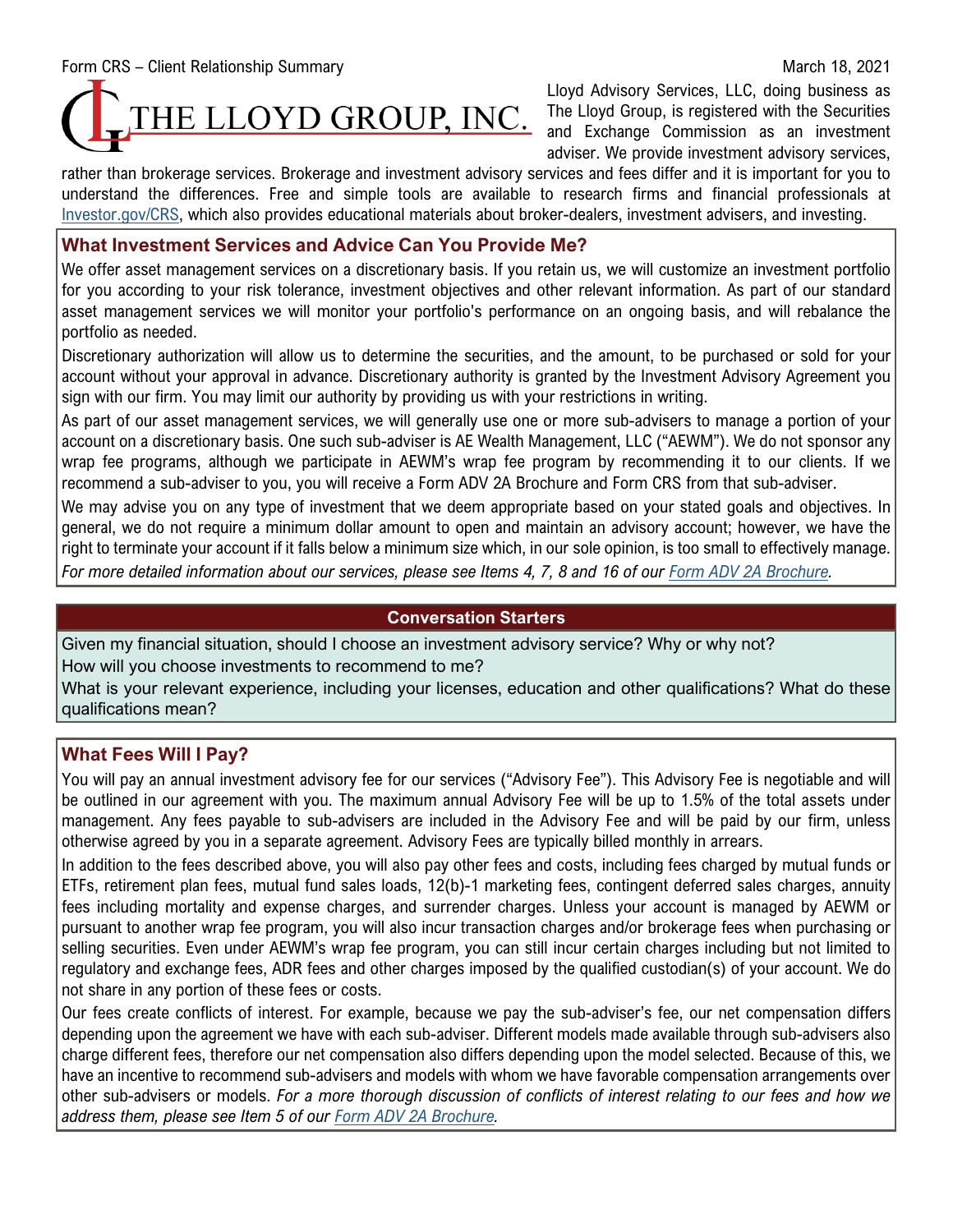You will pay fees and costs whether you make or lose money on your investments. Fees and costs will reduce any amount of money you make on your investments over time. Please make sure you understand what fees and costs you are paying. *For more detailed information about our fees and costs, please see Item 5 of our [Form ADV 2A Brochure.](https://adviserinfo.sec.gov/firm/summary/150582)*

### **Conversation Starters**

Help me understand how these fees and costs might affect my investments. If I give you \$10,000 to invest, how much will go to fees and costs, and how much will be invested for me?

## **What Are Your Legal Obligations to Me When Acting as My Investment Adviser? How Else Does Your Firm Make Money and What Conflicts of Interest Do You Have?**

*When we act as your investment adviser*, we have to act in your best interest and not put our interest ahead of yours. At the same time, the way we make money creates some conflicts with your interests. You should understand and ask us about these conflicts because they can affect the investment advice we provide you. Here are some examples to help you understand what this means.

Our investment adviser representatives who are licensed insurance agents will earn commissions for selling insurance products to you. Insurance commissions earned by these persons are separate and in addition to our Advisory Fee. This presents a conflict of interest because our representatives have an incentive to recommend insurance products to you for the purpose of generating commissions rather than solely based on your needs. *For a full discussion of our conflicts of interest and how they are addressed, please see Items 5, 10, 11, 12 and 14 of our [Form ADV 2A Brochure.](https://adviserinfo.sec.gov/firm/summary/150582)*

### **Conversation Starters**

How might your conflicts of interest affect me, and how will you address them?

# **How Do Your Financial Professionals Make Money?**

Our representatives earn a percentage of the revenue generated by clients that they bring in. The percentage is prearranged and varies by representative. This presents a conflict of interest, as our representatives have an incentive to bring in new business for the firm. Some of our representatives also earn a base salary.

### **Conversation Starters**

As a financial professional, do you have any disciplinary history? For what type of conduct?

### **Do You or Your Financial Professionals Have Legal or Disciplinary History?**

No. Visit [Investor.gov/CRS](https://www.investor.gov/CRS) for a free and simple search tool to research our firm and our financial professionals.

#### **Conversation Starters**

Who is my primary contact person? Is he or she a representative of an investment adviser or a broker-dealer? Who can I talk to if I have concerns about how this person is treating me?

**For more information about our investment advisory services or to request the most current version of this relationship summary, please go to [TheLloydGroupInc.com](https://www.thelloydgroupinc.com/wp-content/uploads/2020/06/Client-Relationship-Summary.pdf) or call our office at 770-932-0387.**